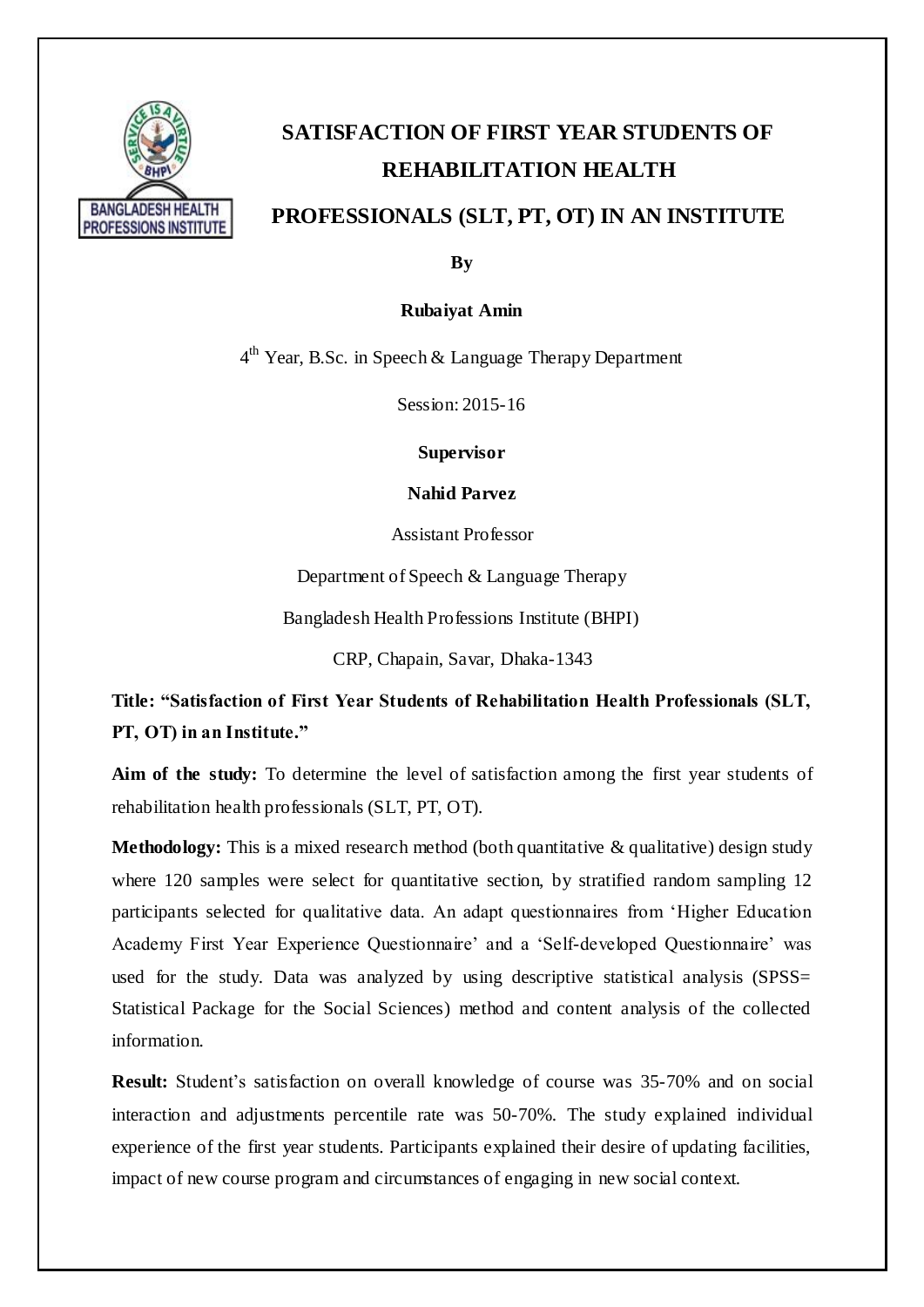**Conclusion:** This mixed designed study has impact to know the satisfaction of first year student's in a rehabilitation health institute in Bangladeshi context. The view represent the total first year students satisfaction. Among total 120 participants 66% (79) were female and 34% (41) were male. The age range of the participants was 19 to 21 years. 64% (77) participants agreed with the situation of choosing medical profession as career and 36% (43) participant's thinks that them fond of other profession as career. There has significance difference between genders in choosing career profession. But no significance found on course selection between genders. Students satisfied with the course of this education program but add expectation of upgrading facilities.

**Limitation:** There were some limitations in conducting the research, such as

- $\triangleright$  In this research study, there were limited book and journal related to this study. And some journal wasn't accessible. So for input various information from several relevant journal was tough.
- $\triangleright$  This study conduct in Bangladesh health professions institute (BHPI) setting, so manage all students at a time was a limitation for researcher.
- $\triangleright$  For interview section, many of the participants weren't willing to participate and show limited response in interview.

**Recommendation:** Through the study investigator found student's satisfaction of first year in health institute. Regarding to these following things should be done in future.

- $\triangleright$  The further study can be done with different methodology; such as using only qualitative design for explain perception of students.
- $\triangleright$  Study should be done with students of new first year and old first year to check the comparison satisfaction.
- $\triangleright$  Study should be done with final year students, to measure their satisfaction about course.
- $\triangleright$  Only check the satisfaction of students of speech and language therapy department.
- $\triangleright$  Also the study should be done with satisfaction with course facilities. This was a single objective in this study.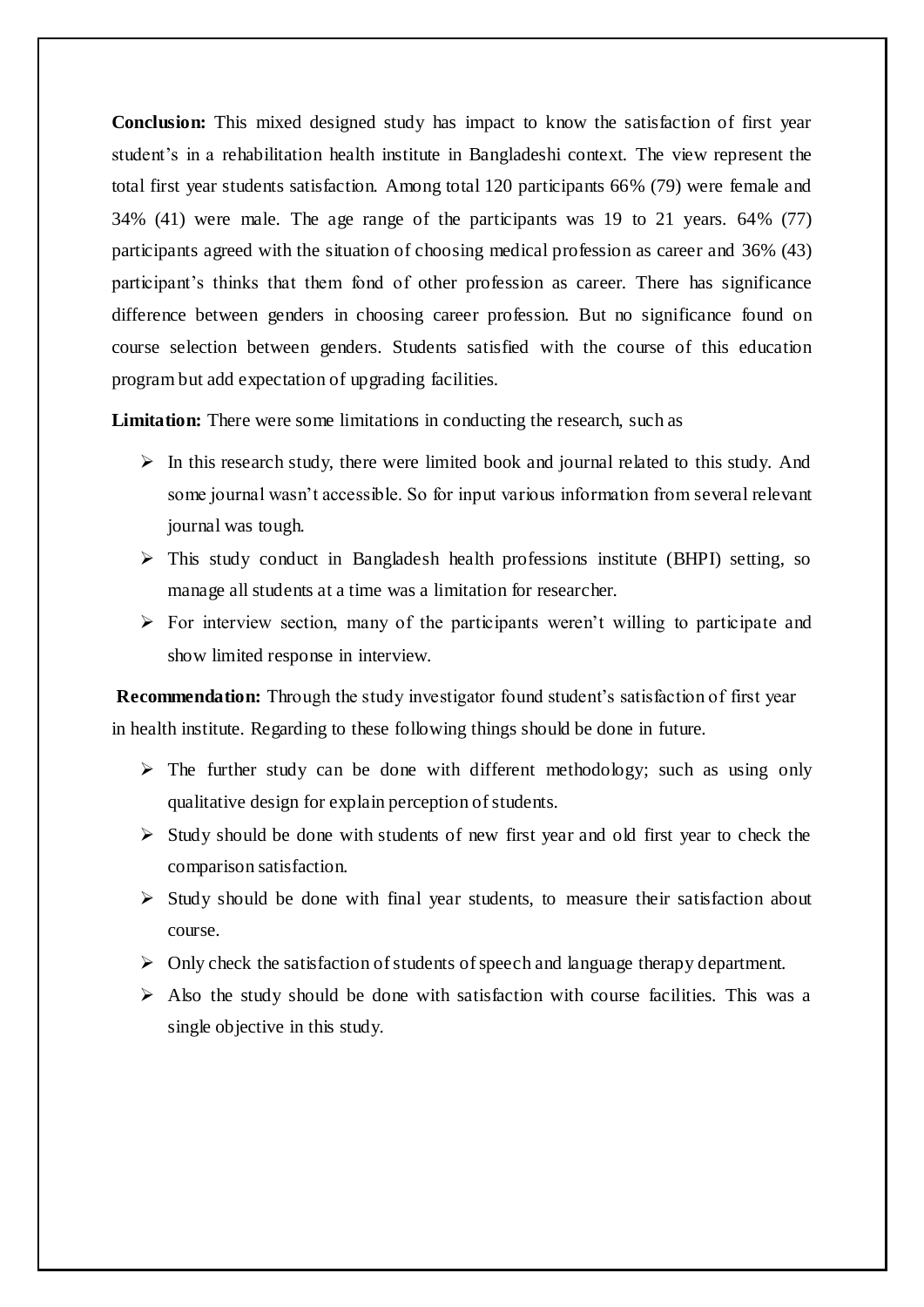## **References:**

- Al-Sheeb, B., Hamouda, A. M., & Abdella, G. M. (2018). Investigating Determinants of Student Satisfaction in the First Year of College in a Public University in the State of Qatar. *Education Research International*, 1-15. Retrieved from https://doi.org/10.1155/2018/7194106
- Bordean, O. N., & Sonea, A. (2018). Student satisfaction and perceived skills: any link to employability? *Entrepreneurship and Sustainability, 6*, 356-370. doi:10.9770/jesi2018.6.1(22)
- Herdlein, R., & Zurner, E. (2015). Student Satisfaction, Needs, and Learning Outcomes: A Case Study Approach at a European University. *SAGE Open*,1-10. Retrieved from https://doi.org/10.1177/2158244015580373
- Bailey, D. M. (1997). *Research for the Health Professional: A Practical Guide.* Philadephia: F.A. Davis Company.
- Bryant, J., & Bodfish, S. (2014). The relationship of student satisfaction to key indicators for college and universities. *National Research Report*. Retrieved from https://www.hindawi.com/journals/edri/2018/7194106/
- Bryant, J. L. (2006). Assessing expectations and perception of the campus experience: The Noel-Levitz Student Satisfaction Inventory. *Wiley online library.* Retrieved from https://doi.org/10.1002/cc.234
- Butt, B. Z., & Rehman, K. u. (2010). A study examining the students satisfaction in higher education. *Procedia-Social and Behavioral Sciences, 2*, 5446–5450. Retrieved from https://doi.org/10.1016/j.sbspro.2010.03.888
- Creswell, J. W. (1998). *Qualitative inquary and research design: Choosing among five traditions.* CA:Sage Publication.
- CRP. (2019). *Bangladesh Health Professions Institute (BHPI)*. Retrieved from CRP : http://www.crp-bangladesh.org/contact
- DePoy, E., & Gitlin, L. N. (2015). *Introduction to Research: Understanding and Applying Multiple Strategies* (5th ed.). Elsevier.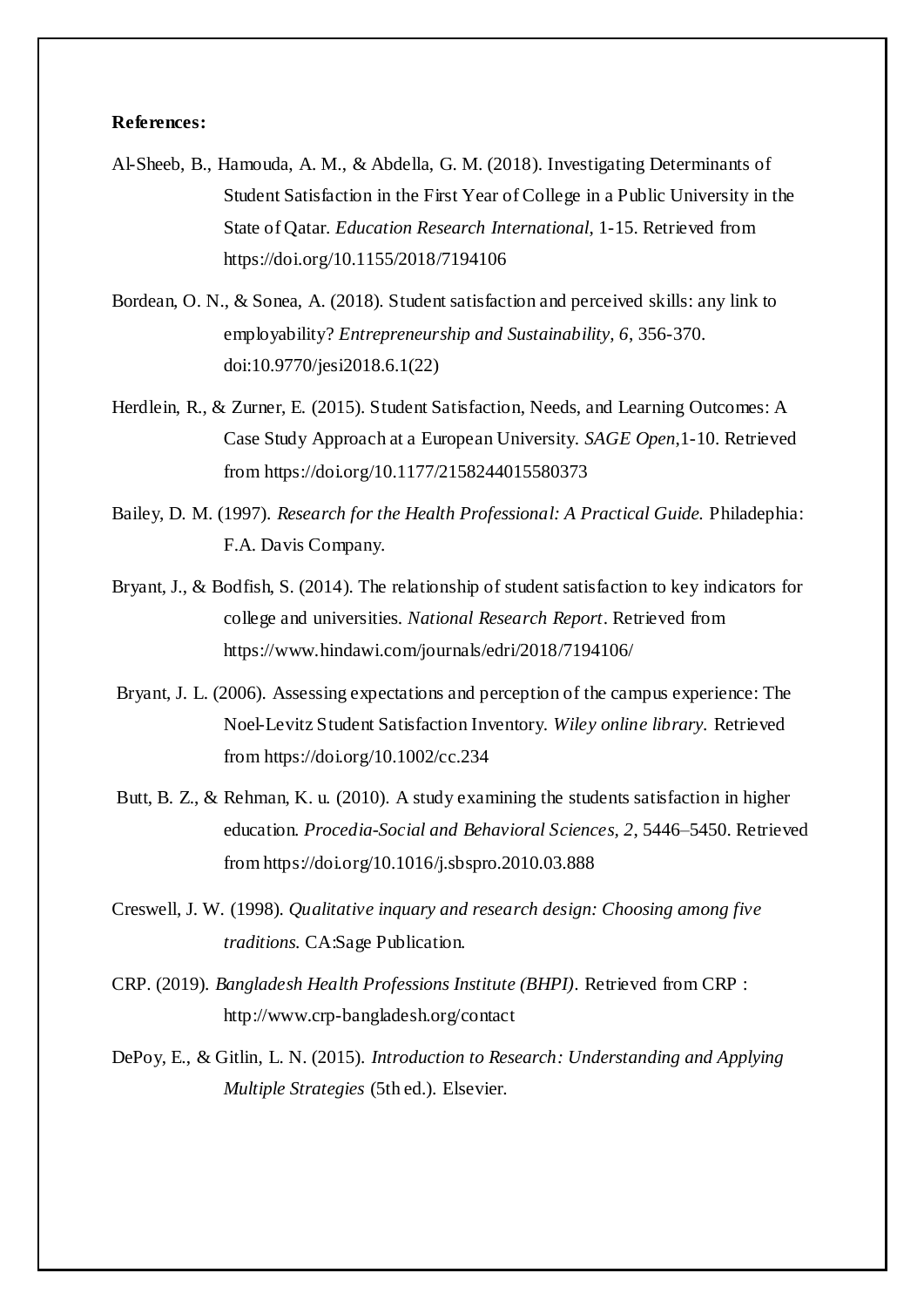- Dudovskiy, J. (2018). *Purposive sampling - Research Methodology*. Retrieved from Research Methodology:https://researcg-methodology.net/sampling-in-primary-datacollection/purposive-sampling/
- Elliot, K. M., & Shin, D. (2002). Student satisfaction: An alternative approach to assessing this important concept. *J Higher Educ.Policy Manage, 24*, 197-209. Retrieved from https://doi.org/10.1080/1360080022000013518
- Elliot, K., & Healy, M. (2001). Key factors influencing student satisfaction related to recruitment ans reyention. *Journal of Marketing for Higher Education, 10*, 1- 11. Retrieved from https://doi.org/10.1300/J050v10n04\_01
- Fall, A. M., & Roberts, G. (2012). High school dropouts: Interactions between social context, self-perceptions, school engagement, and student dropout. *Journal of Adolescence*. DOI: 10.1016/j.adolescence.2011.11.004
- Global, I. (2020). *What is Health Institutions | IGI Global*. Retrieved from IGI Global:https://www.igi-global.com/chapter/information-systems-managementdecision-support/78075
- Gordon, D., & Raymond, J. (2005). Which colleges bring the bling? *Newsweek Kaplan College Guide* . http://wwwmsnbc.msn.com/id/8974546/site/news-week/

Grebennikov, L., & Shah, M. (2013). Monitoring Trends in Student Satisfaction. *Tert Educ Manag*, *19*, 301–322. https://doi.org/10.1080/13583883.2013.804114

- Gruber, T., Fuß, S., Voss, R., & Gláser-Zikuda, M. (2010). Examining student satisfaction with higher education services: Using a new measurement tool. *The International Journal of Public Sector Management*, 105–123. https://doi.org/10.1108/09513551011022474
- Hansen, J. C. (2005). Assessment of interests. *Career development and counseling: Putting theory and research to work*, 281-304. Retrieved from https://psycnet.apa.org/record/2004-21312-012
- Hansen, t., & Solvoll, G. (2015). The importance of university facilities for student satisfaction at a Norwegian University. 744-759. https://doi.org/10.1108/F-11-2014-0081

Hayes, A. (2019). *Stratified Random Sampling Definition*. Investopedia.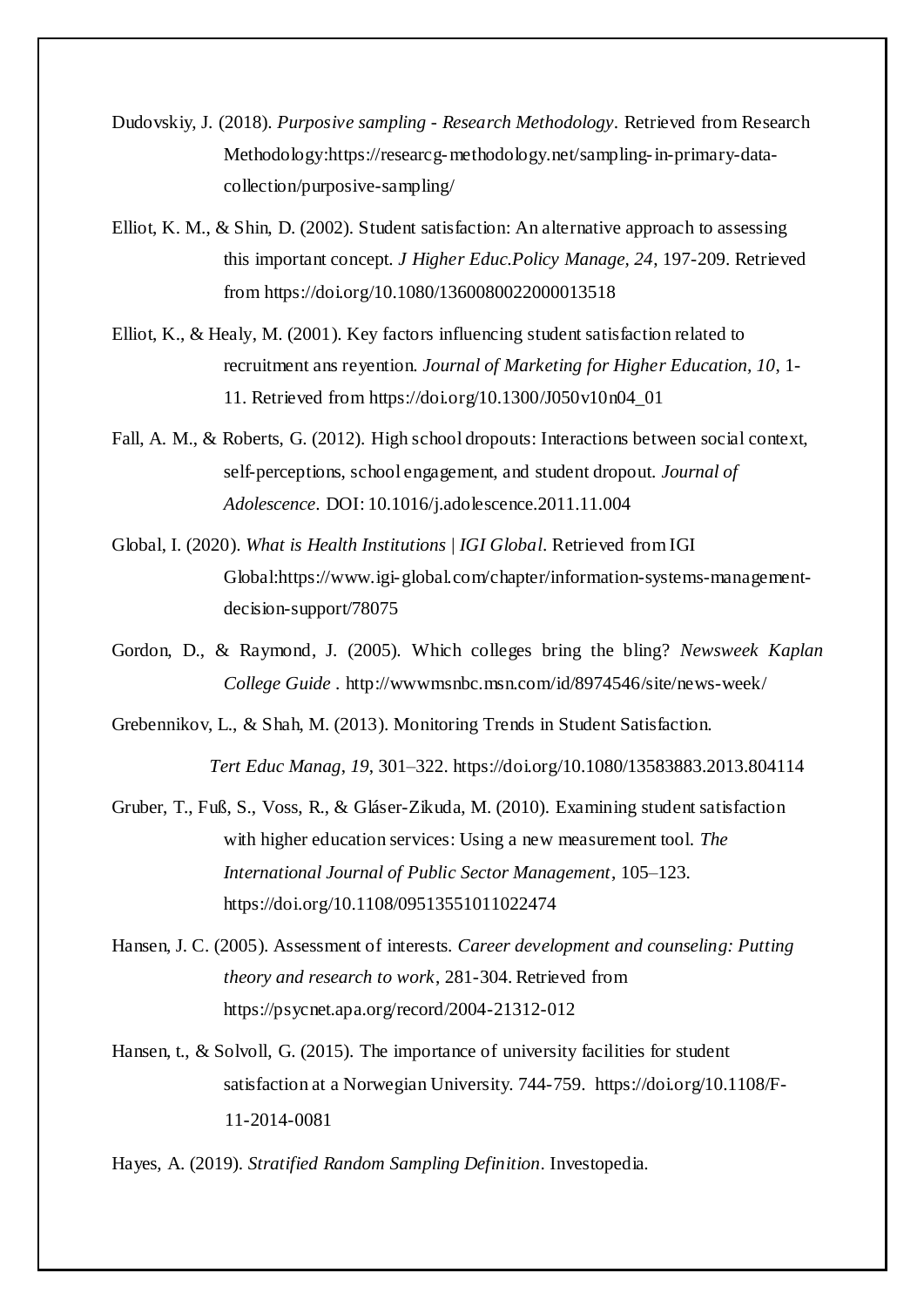https://www.investopedia.com/terms/stratified\_random\_sampling.asp.

- Hicks, C. M. (2000). *Research Methods for clinical Therapists:Applied Project Design & Analysis.* London: Churchill Livingstone.
- Kamali, F., Yamani, N., & Changiz, T. (2014). Investigating the faculty evaluation system in Iranian Medical Universities. *Journal of Education and Health Promotion, 3*, 62-69. doi: 10.4103/2277
- Khanipoor, F., Amini, M., & Bazrafcan, L. (2017). Evaluation of educational program in the Master of Medical Education by Eisner's educational connoisseurship and criticism model. *Journal of Education and Health Promotion, 6*, 1-8. doi:10.4103/jehp\_103\_15
- LaNasa, S. M., Olson, E., & Alleman, N. (2007). The Impact of On-campus Student Growth on First-year Student Engagement and Success. *Res High Educ*, *48*, 941–966. https://doi.org/10.1007/s11162-007-9056-5
- McInnis, C., & James, R. (1995). *First year on campus.* University of Melbourn.
- Mirabent, J. B., Machuca, M. M., & Marimon, F. (2018). Is research mediating the relationship between teaching experience and student satisfaction? *Studies in Higher Education, 43*, 973–988. Retrieved from https://doi.org/10.1080/03075079.2016.1201808
- Miri, M. R., Kermani, T., Khoshbakht, H., & Moodi, M. (2012). The relationship between emotional intelligence and academic stress in students of medical sciences. *Journal of Education and Health Promotion, 2*, 1-5. doi:10.4103/2277- 9531.115838
- Nauta, M. M. (2007). Assessing College Students' Satisfaction With Their Academic Majors. *Journal of Career Assessment*. Retrieved from https://doi.org/10.1177/1069072707305762
- Oja,M.(2011).Student satisfaction and student performance. *Journal of Applied Research in the Community College, 19*, 47–53. Retrieved from https://www.questia.com/read/1P3-2783288791/student-satisfaction-andstudent-performance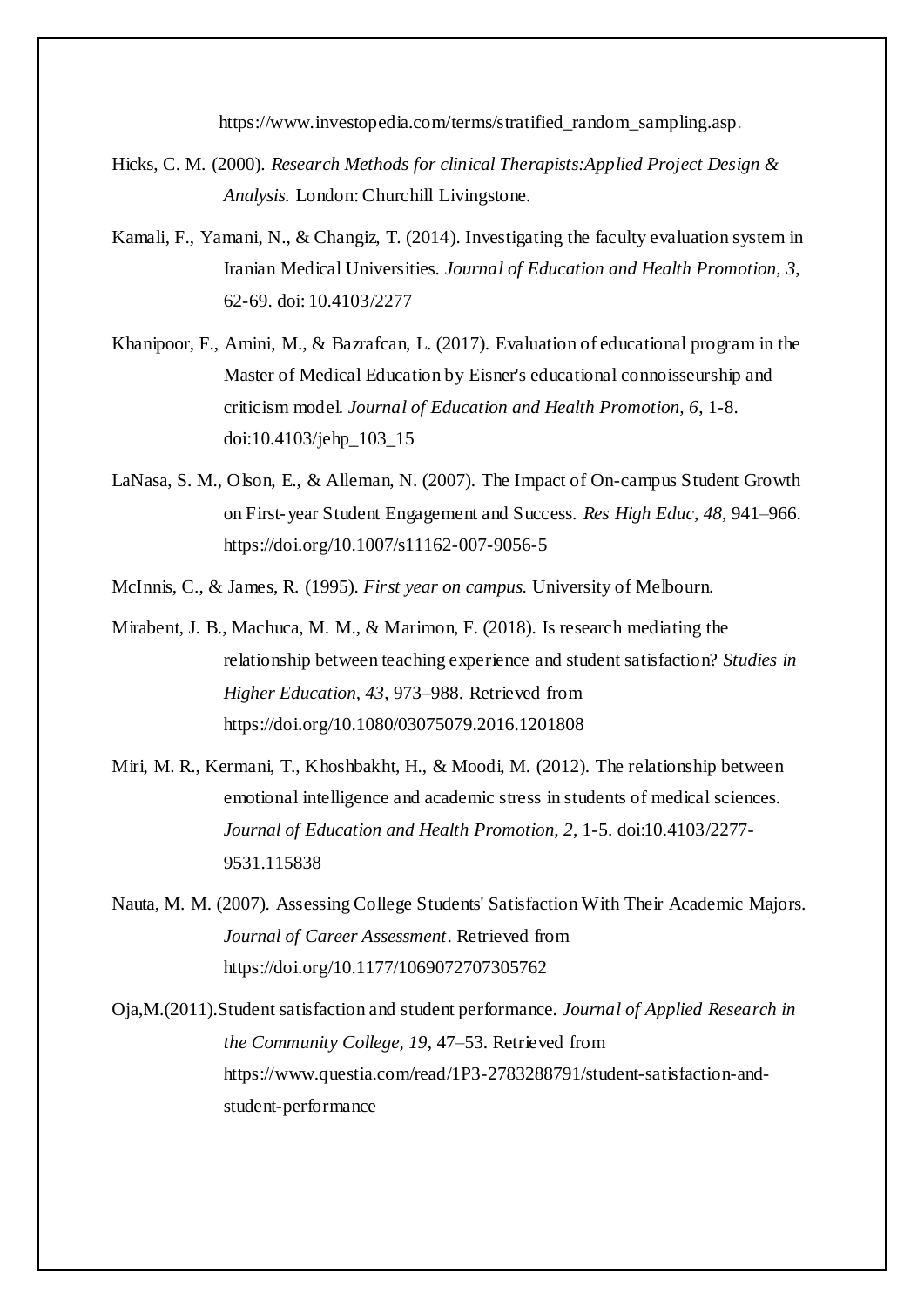- Olson, J. S. (2008). Career Development, the Undergraduate, and the Academic Adviser. *The Mentor:An Academic Advising Journal*. Retrieved from https://journals.psu.edu/mentor/article/view/61575/61227
- Pascarella, E., Terenzini, P., & Patrick, T. (2005). How College Affects Students: A Third Decade of Research. *Jossey-Bass*, *2*, 848. https://eric.ed.gov/?id=ED498537
- Pitkethly, A., & Prosser, M. (2001). The First Year Experience Project: A model for university-wide change. *Higher Education Rsearch & Development*, 185-198. https://www.doi.org/10.1080/758483470" \t "\_blank" 10.1080/758483470
- Parayitam , S., Desai, K., & Phelps, L. D. (2007). The Effect of Teacher Communication and Course Cotent on Student Satisfaction and Effectiveness. *Academy of Educational Ledearship Journal, 11(3)*, 16. Retrieved from https://semanticscholar,org/paper/The-Effect-of-Teacher-Communication-and-Course-on-Parayitam-Desai/dc6961e44f19b911da193859a54d7be8a92753c#paper-header
- Rooij, E. C., Jansen, E. P., & Grift, W. J. (2017). First-year university students' academic success: the importance of academic adjustment. *Eur J Psychol Educ* , 749– 767. doi: 10.1007/s10212-017-0347-8
- Sojkin, B., Bartkowiak, P., & Skuza, A. (2012). Determinants of higher education choices and student satisfaction: the case of Poland. *High Educ*. Retrieved from https://doi.org/10.1007/s10734-011-9459-2
- Samouei, R., Fooladvand, M., Janghorban, S., & Khorvash, F. (2015). Predicting the educational performance of Isfahan University students of medical sciences based on their behaviour profile, mental health and demographic charactaristic. *Journal of Education Health Promotion, 4*, 1-6. doi:10.4103/2277-9531.15720
- Tomy, S., & Pardede, E. (2019). Map My Career: Career Planning Tool to Improve Student Satisfaction. *ACCESS, 7*. doi:10.1109/ACCESS.2019.2940986
- Tessema, M. T., Ready, K., & Yu, W.-C. W. (2012). Factors Affecting Coolege Students' Satisfaction with Major Curriculum: Evidence from Nine Years of Data. *International Journal of Humanities and Social Sciences, 2*, 34-44. Retrieved